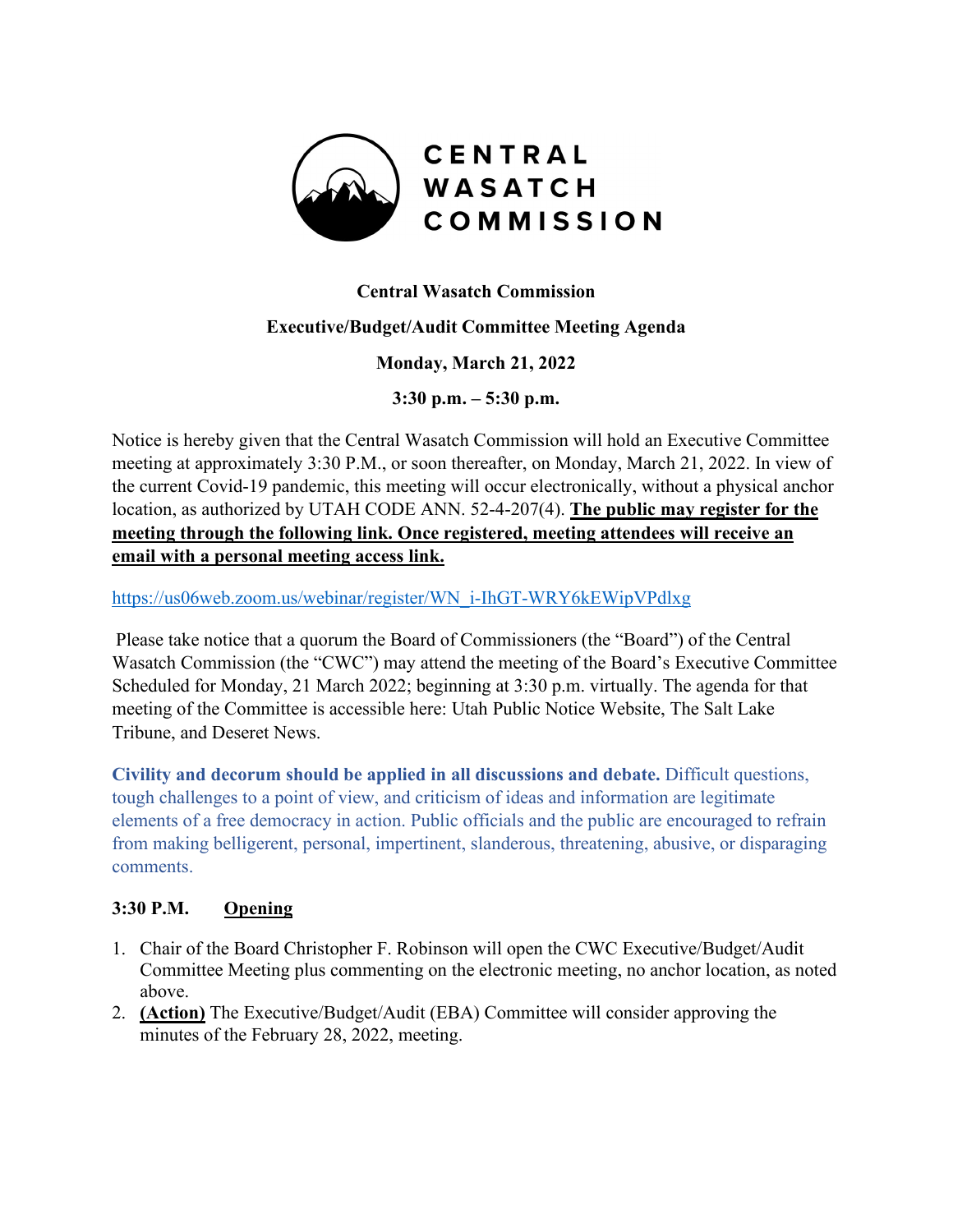### **3:35 P.M. Central Wasatch Strategic Plan**

1. The EBA Committee will review and discuss the Central Wasatch Commission Strategic Plan, as presented by staff.

### **4:15 P.M. Budget and Audit Items**

1. Commissioner Silvestrini will provide an update on the budget building process for fiscal year 2022/2023.

### **4:30 P.M. Informational: Resolutions for April 4, 2022, Board Meeting**

- 1. Resolution 2022-03 Appointing Nann Worel as a Commissioner of the Central Wasatch Commission.
- 2. Resolution 2022-14 Board Adopting Restatement and Recommitment to the Values and Principles of Mountain Accord.
- 3. Resolutions recognizing and thanking Commissioners Wilson and Bradley for their service on the Central Wasatch Commission.
- 4. Resolution to contract with Auditor Greg Ogden for three years fiscal years.

### **4:35 P.M. Closed Session**

1. Chair of the Board Christopher F. Robinson will begin a closed session for the purposes for to discuss the character, professional competence or physical or mental health of an individual as authorized by UTAH CODE ANN. 52-4-205(1)(a).

#### **5:05 P.M. Closed Session Ends**

1. Chair of the Board Christopher F. Robinson will end the closed session for the purposes for to discuss the character, professional competence or physical or mental health of an individual as authorized by UTAH CODE ANN. 52-4-205(1)(a) and re-open the Central Wasatch Commission Board meeting.

#### **5:05 P.M. Board Meeting Re-Opens**

1. Chair of the Board Christopher F. Robinson will reopen the CWC Executive/Budget/Audit Committee Meeting following the closed session.

# **5:05 P.M. Adjourn Committee Meeting**

1. Chair of the Board Christopher F. Robinson will close the CWC Executive/Budget/Audit Committee Meeting.

#### **CERTIFICATE OF POSTING**:

At or before 3:30 p.m. on March 18, 2022, the undersigned hereby certifies that the above notice and agenda was:

(1) Posted on the Utah Public Notice Website created under UTAH CODE ANN. 63F-1-70; and

\_\_\_\_\_\_\_\_\_\_\_\_\_\_\_\_\_\_\_\_\_\_\_\_\_\_\_\_\_\_\_\_\_\_\_\_\_\_\_\_\_\_\_\_\_\_\_\_\_\_\_\_\_\_\_\_\_\_\_\_\_\_\_\_\_\_\_\_\_\_